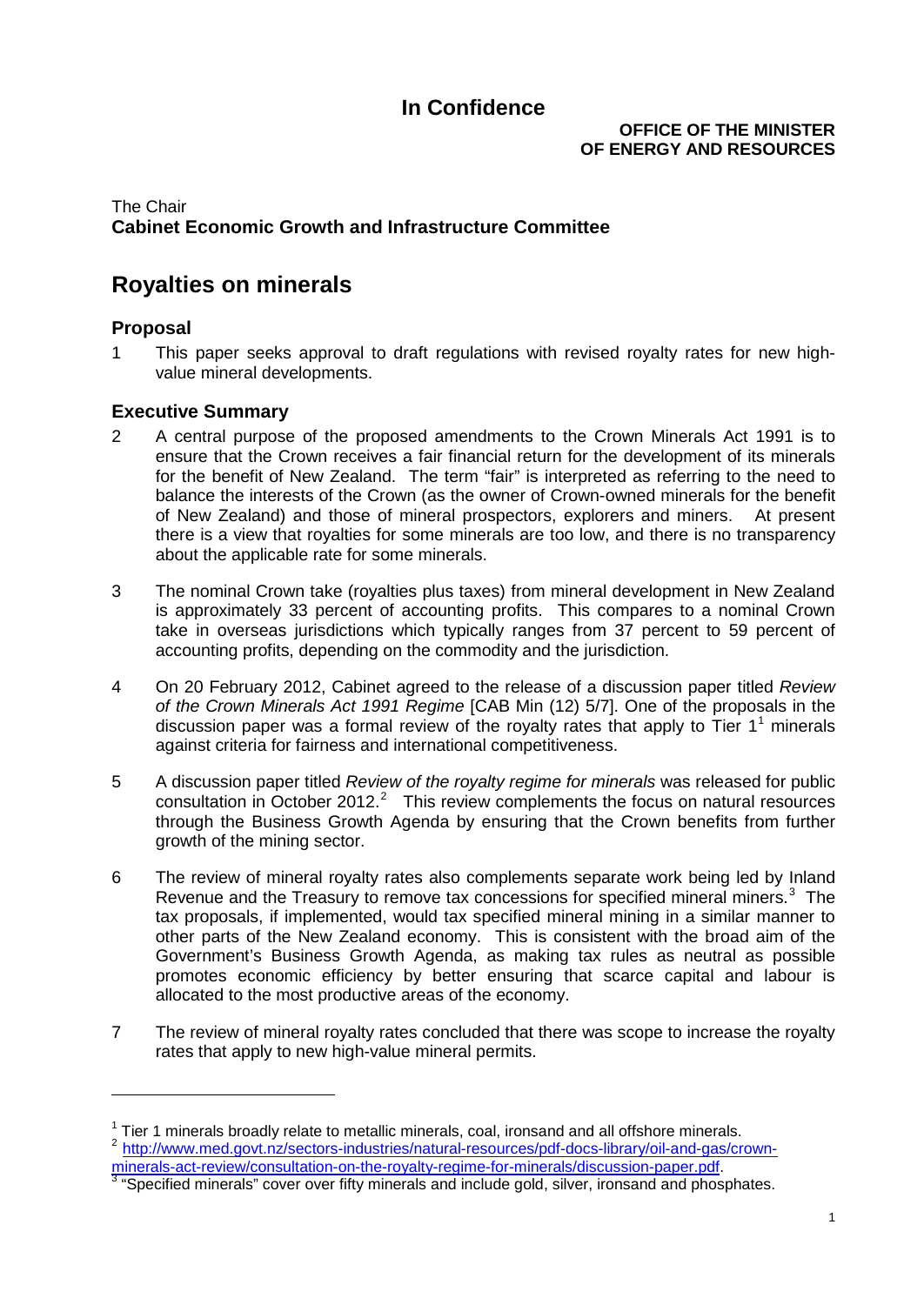- 8 An estimate of the implications of the proposed changes for future royalty take can be calculated using mid-range assumptions for future mine developments. The NPV of additional royalty revenue to the Crown relative to the status quo is \$194 million, or an increase of around 50%. Aggregating the more conservative  $P90<sup>4</sup>$  $P90<sup>4</sup>$  $P90<sup>4</sup>$  and more optimistic P10<sup>[5](#page-1-0)</sup> outputs across each of the base case scenarios modelled results in an additional net present value to the Crown relative to the status quo of \$105 million and \$419 million respectively.
- 9 No changes are proposed for existing permit and licence holders for whom the existing royalty rates will be grandfathered. The grandfathering proposals would extend to all mining permits awarded as subsequent permits to existing exploration and prospecting permits. Any royalty changes to existing permit holders would adversely impact international perceptions of New Zealand's sovereign risk.
- 10 No changes are proposed for low-value mineral operations.

#### **Background**

-

*Objectives*

- 11 The review of mineral royalty rates has been undertaken against four objectives. These are the same as those used in the royalty review for petroleum. <sup>[6](#page-1-1)</sup> Namely, New Zealand's royalty and fiscal regime for minerals should:
	- a. provide a fair return to the Crown as owner of the resource
	- b. be neutral and non-distortionary
	- c. provide appropriate risk-sharing between private investment and the Crown, and
	- d. be simple to administer for both the Crown and industry.

*Royalty options reviewed*

- 12 There are three broad types of royalty regimes that apply to minerals. These are:
	- a. **Unit-based royalty**: a unit-based royalty is a specified price applied to each unit produced. Units are typically measured in tonnes or cubic metres, depending on the commodity.
	- b. **Ad valorem royalty** (AVR): a value-based or "ad valorem" royalty is levied on the value of the mineral sold
	- c. **Profit-based royalty**: profit-based royalties take into account both output prices and input costs. There are two main types:
		- i. **Accounting profits royalty** (APR): an accounting profit royalty assesses profit for royalty purposes primarily in financial terms, using defined accounting conventions relating to the treatment of profits, operating and capital expenditures.

<sup>&</sup>lt;sup>4</sup> P90 means there is a probability of 90 percent that the value will be met or exceeded.

<span id="page-1-2"></span><span id="page-1-0"></span><sup>&</sup>lt;sup>5</sup> P10 means there is a probability of 10 percent that the value will be met or exceeded.

<span id="page-1-1"></span><sup>6</sup> A paper reviewing the royalty regime for petroleum was released in March 2012 (*Review of the royalty regime for petroleum: Background to the regime and options for change)*. This paper concluded that the current royalty regime for petroleum is internationally competitive and meets the objectives for an appropriate royalty regime.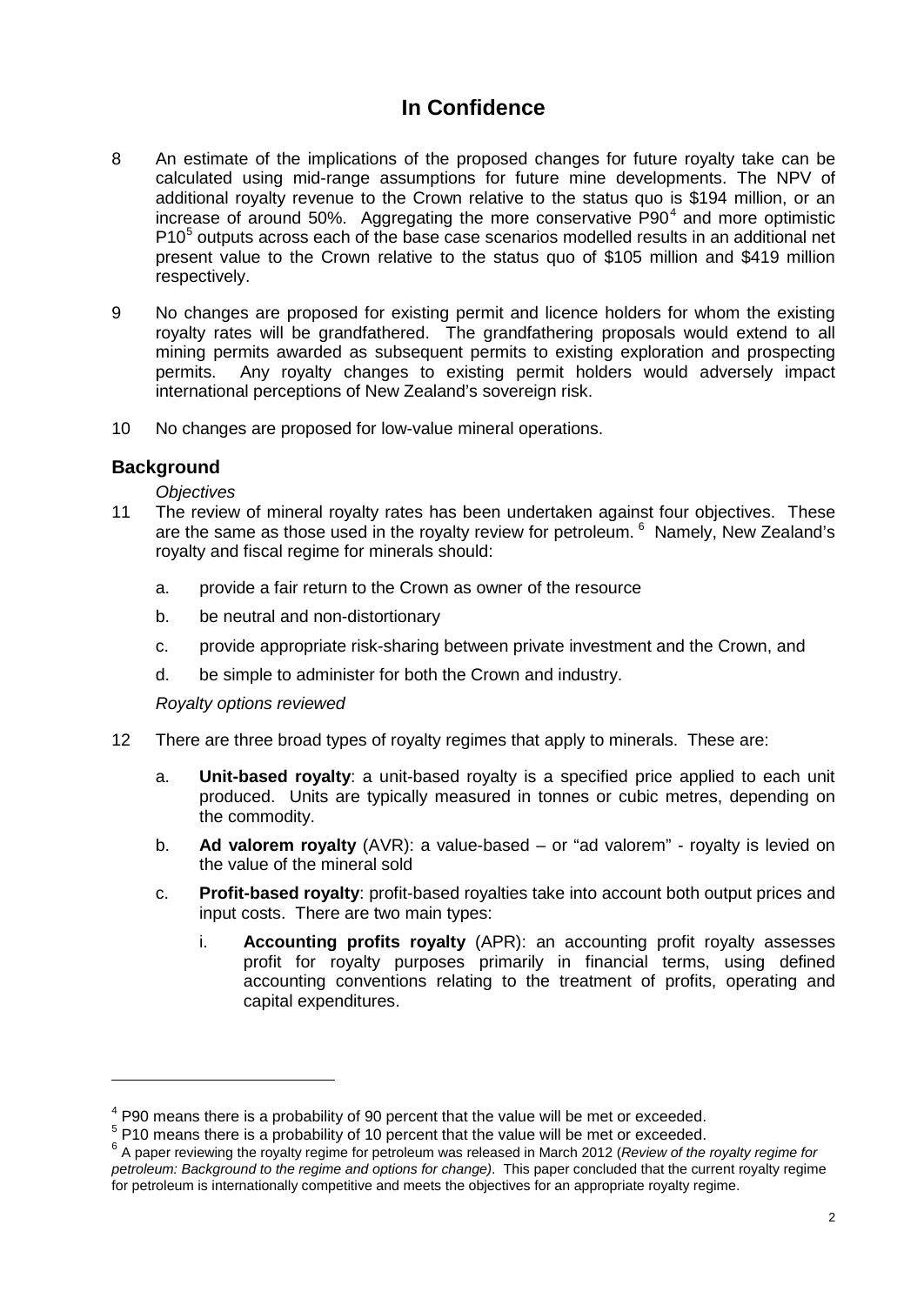- ii. **Resource rent royalty**: under a resource rent approach, a project is effectively granted a royalty holiday in anticipation of relatively high governmental returns later in mine life. The payment of the resource rent is deferred until all expenditures have been recovered and the project has yielded a predefined target return expressed as an uplift rate or rate of return. A high marginal royalty is then applied to all subsequent operating revenue.
- 13 Unit-based royalties are not favoured because they are economically inefficient. Unitbased royalties do not take account of either the market value of the mineral resource or the costs of extraction and production.
- 14 Resource rent royalties are not favoured on the basis that it fails to provide a guaranteed return to the Crown at the outset of production (and therefore it fails to meet the fair financial return objective). It is also administratively complex, both for miners and the Crown.
- 15 This has led to value-based, profit-based or a hybrid of value and profit-based royalty options being reviewed. The following five royalty options were used in the review:
	- a. **AVR 1**: a one percent ad valorem royalty
	- b. **AVR 2**: a two percent ad valorem royalty
	- c. **APR**: a 10 percent accounting profit royalty. A five percent accounting profit royalty results in outcomes that are very similar to a one percent AVR.
	- d. **Hybrid 1**: a hybrid of a one percent AVR and a 10 percent APR
	- e. **Hybrid 2**: a hybrid of a two percent AVR and a 10 percent APR.
- 16 Higher royalty rates were not evaluated as it was judged that this would undermine New Zealand's international competitiveness, particularly when combined with potential changes to the tax rules that applied to specified mineral miners.
- 17 In the case of coal and gold, a materiality threshold was added. For coal, the 10 percent APR would only be payable by those coal mines with annual accounting profits of more than \$5 million, while for gold the 10 percent APR would apply to those mines with annual accounting profits of more than \$2 million. The purpose here is to tailor the royalty regime to a scenario where the range of future mines to which this royalty might apply is similar to the current range of producing and royalty paying coal and gold mines. Both the coal and gold sectors are characterised by a few highly profitable and productive mines and then a long tail of much smaller, less profitable mines. The materiality threshold is designed to distinguish between these two types of operations.
- 18 In the case of platinum group elements (PGE), ironsands, phosphates, and Seafloor Massive Sulphides (SMS), any future mine developments would have to be very large operations. Accordingly, no materiality threshold has been added.

#### *Models used to benchmark royalty options*

19 Modelling work for the review was undertaken by the Ministry of Business, Innovation and Employment, supplemented by advice from KPMG, Transfield Worley, internal data and input from industry participants.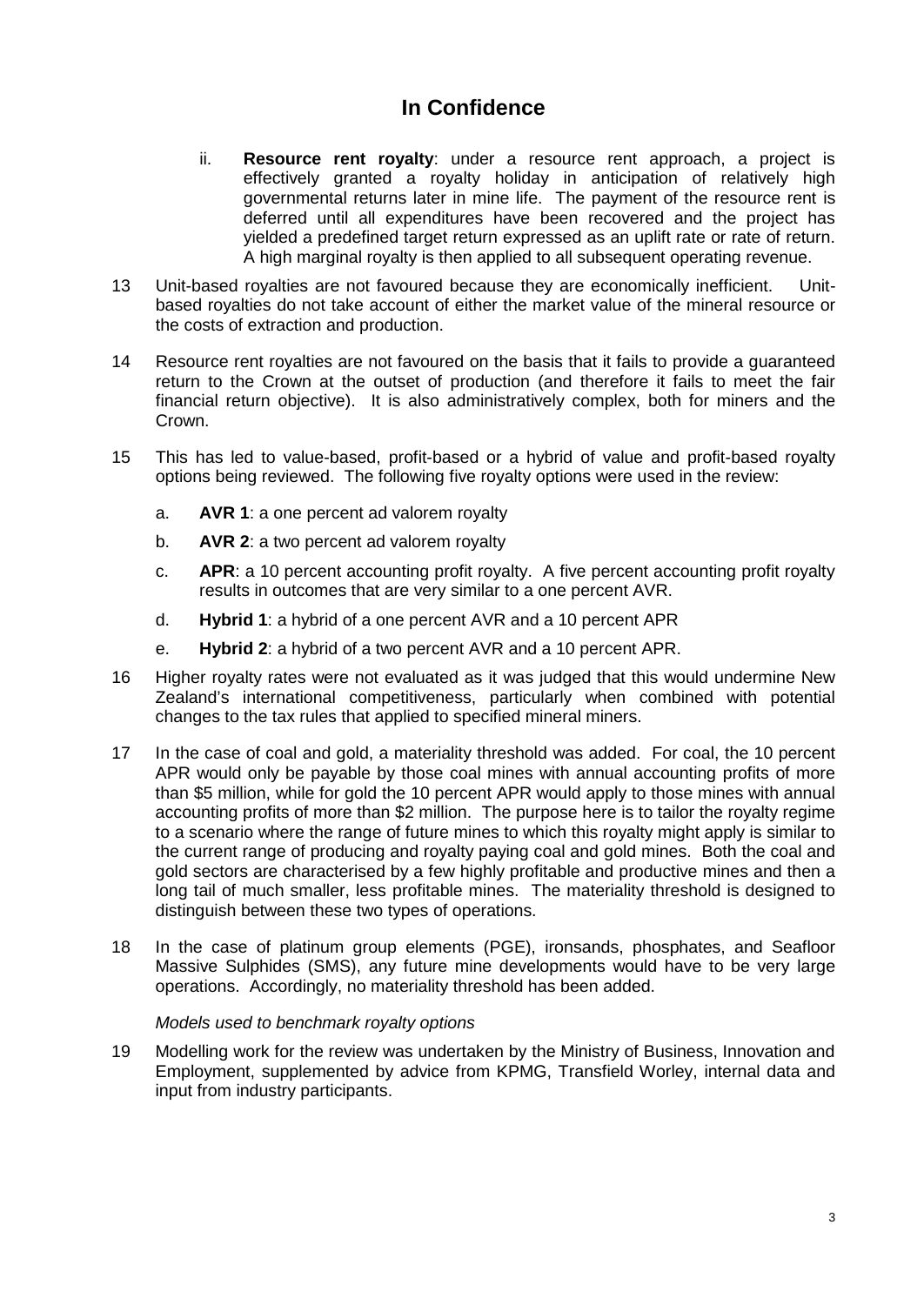- 20 The commercial viability of mining various mineral deposits was assessed using a set of discounted cash flow models that include all the relevant income and costs a mining company would expect in the course of exploring, developing and producing from a mineral deposit.
- 21 Models were built to test revenue shares for the Crown, the operator and the landowner across a range of royalty regimes. "Commercial viability" for a mining operation has been defined as where the operation has a positive net present value (NPV), using a discount rate of 10 percent.
- 22 Separate models were developed for each mineral type, because the approaches to mining each mineral and the relevant market characteristics are so different. The exceptions were gold and silver: these were modelled together because silver is a byproduct of gold production.
- 23 The financial models are driven by a set of general assumptions (for example, exchange rates and discount rates) and a set of mineral and mine-specific assumptions (for example, commodity prices, capital and operating expenses, tax rules, and freight and decommissioning costs).

#### *Modelling results*

- 24 The results of the modelling included some consistent themes:
	- a. The **hybrid options performed best under the fair financial return objective** as they provide both a guaranteed minimum return at the outset of production and upside to the Crown in cases where the mine is highly profitable. In contrast, the pure APR option performed poorly against this objective, mainly because it fails to deliver a guaranteed minimum return to the Crown at the outset of production. Given the high capital requirements of mine development, the modelling indicated it could take several years before a pure APR royalty regime would result in a royalty payment to the Crown in some mine development scenarios.
	- b. The **pure APR royalty performs best against the "neutral/non-distortionary" and "appropriate risk-sharing" objectives**. However, the modelling highlighted the overwhelming importance of commodity prices, development costs and exchange rates to the overall economics of the mine. The number of additional mines under the pure APR option relative to the other royalty options was negligible across all the commodities modelled. For this reason, the "neutral/nondistortionary" objective was given a relatively low weighting.
	- c. The **pure AVR royalty options are simple to administer**, but they take no account of the profitability of different mining operations. While pure AVR royalties provide a guaranteed minimum return to the Crown, they provide little upside to the Crown in the case of highly profitable developments. The AVR options therefore performed relatively poorly against both the "fair financial return" and "appropriate risk-sharing" objectives.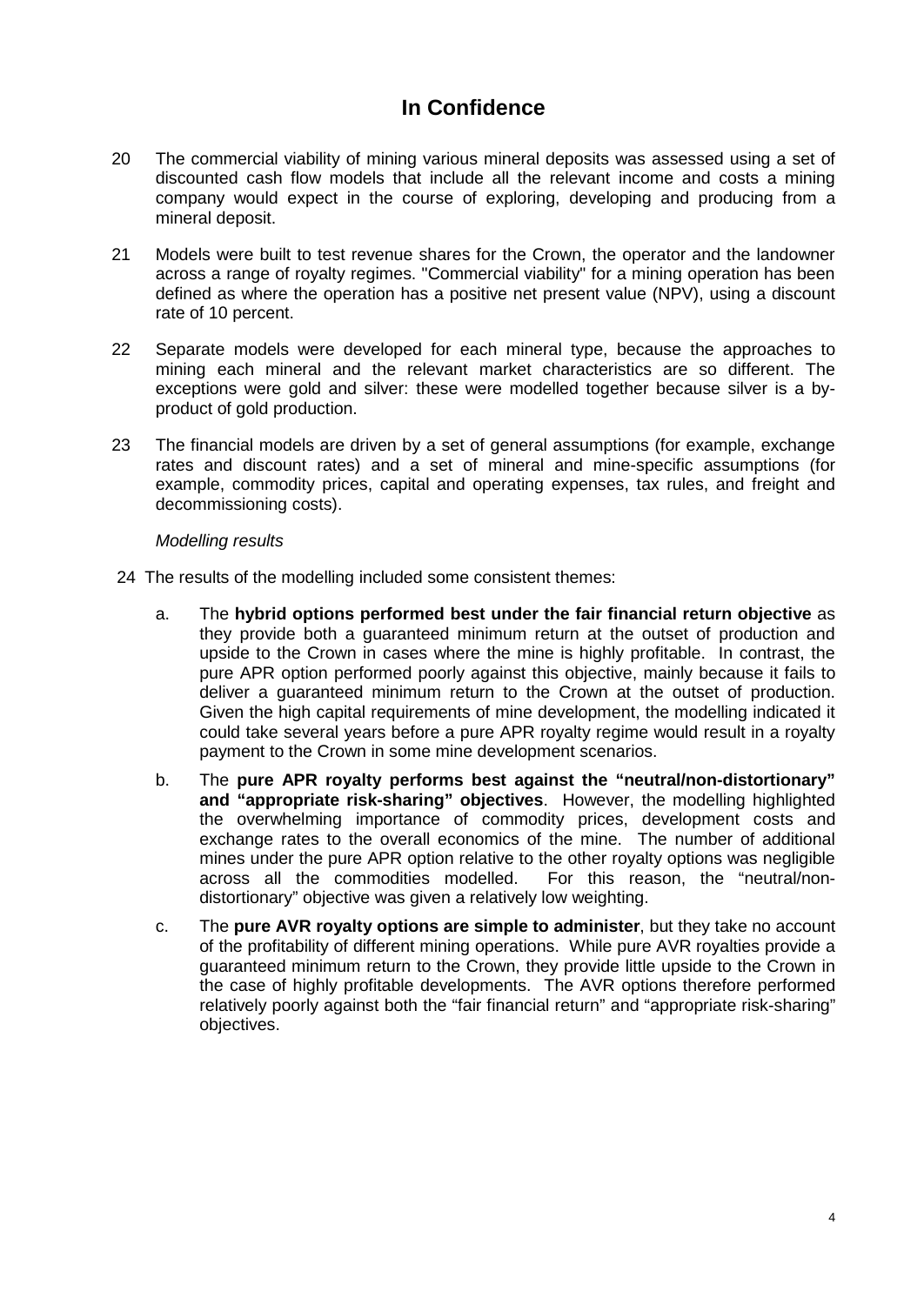#### **Current rates and proposed changes**

- 25 The "fair financial return" objective has been deemed to be more important than the other objectives. This leads to favouring a hybrid of a low ad-valorem royalty, which ensures that the Crown (for the benefit of New Zealand) always receives some return from the mining of its minerals, and an accounting profits royalty, so that the Crown shares in the benefits if a mining development proves to be particularly profitable. The Hybrid 2 royalty option performed better than the Hybrid 1 royalty option against the "fair financial return" objective and is what is being recommended.
- 26 The modelling work concluded that:
	- a. the proposed royalty rates would be internationally competitive
	- b. geological prospectivity, commodity prices, exchange rates and development costs are far more material to the project economics of mining than royalty rates at the proposed levels
	- c. the proposed royalty rates will have a negligible impact on future mine developments.
- 27 The current and proposed royalty rates applying to the minerals under review are set out in Annex 1. The proposed rates are:
	- a. 2 percent of net revenues ('ad valorem royalty' or AVR), which would be paid by the vast majority of future mines (mainly small alluvial gold mines), and which is broadly similar to current rates, or
	- b. 10 percent of accounting profits (APR) for larger, more profitable mines, with a materiality threshold for most minerals.
- 28 The vast majority of future mines would be subject to a royalty rate which is broadly similar to current rates (i.e. a revenue-based royalty of two percent of net revenues (AVR)). The largest and most profitable future mines would be subject to a 10 percent accounting profits royalty (APR).
- 29 In the case of underground coal gasification (UCG), there was insufficient information to undertake financial modelling. A holding royalty of a hybrid of the higher of a one percent AVR and a 10 percent APR is proposed. This royalty rate will be reviewed once the project economics of developing these minerals become clearer.
- 30 The proposed new royalty rates would apply to new permits only. For existing permits, licences and privileges, the current royalty rates would continue to apply.
- 31 The proposed hybrid royalty would mirror the hybrid royalty regime used in the 1996 *Minerals Programme for Minerals* and the 1996 *Minerals Programme for Coal*.
- 32 No change is proposed to the royalty regime and rates that apply to low-value minerals. The specified royalty rates in the 2008 *Minerals Programme for Minerals*, adjusted by changes in the Producer Price Index, will continue. For those low-value minerals to which no specified royalty rate has been stipulated, a catch-all royalty of one percent AVR is proposed. The threshold of \$200,000 of annual net sales revenues at which point royalties are payable would continue. This is a continuation of current practice.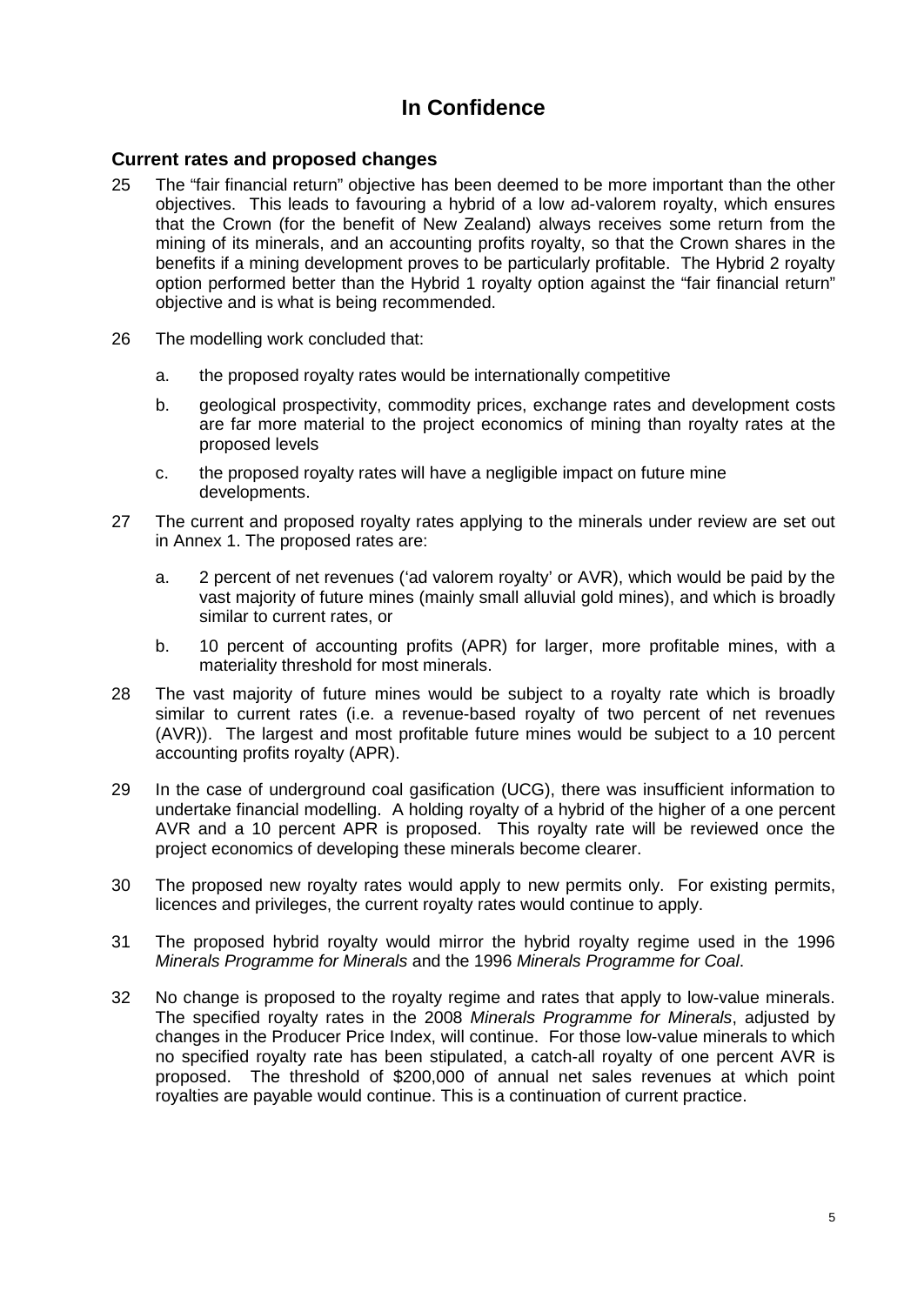#### **Consultation**

- 33 Nine submissions were received from industry representatives, lobby groups and iwi on the discussion paper. There was a mixture of support and disagreement over the proposed royalty rates.
- 34 Straterra, the West Coast Commercial Gold Miner's Association (WCCGMA) and the Chatham Islands Enterprise Trust supported the proposed rates, with some caveats expressed around the modelling assumptions used.
- 35 Solid Energy, OceanaGold and New Zealand Coal & Carbon disagreed with the proposed rates and argued that:
	- a. the broader economic benefits of mining should have been a factor in determining what was a fair financial return
	- b. the proposed rates would reduce New Zealand's international competitiveness
	- c. the modelling assumptions used were not realistic as it related to their operations
	- d. the distortionary impact of the AVR would result in high-grading of the resource and a less than optimal extraction of the resource.
- 36 Follow up consultation has been undertaken with selected industry participants (Straterra, Solid Energy, New Zealand Coal & Carbon, OceanaGold, WCCGMA) to work through the modelling assumptions. The discussions clarified the reasons behind choosing particular mine development scenarios, the source of input assumptions and, in a few instances, correcting the royalty and/or tax rates used in the international comparisons where this was shown to be incorrect. These discussions did not require the Ministry to rerun the models using different input assumptions and did not alter the conclusions drawn from the modelling.
- 37 No submissions were received from Newmont Waihi Gold, Trans-Tasman Resources, Chatham Rock Phosphate Ltd and Bathurst Resources. Each of these companies was consulted extensively during the course of the review to test the input assumptions used in the financial modelling. Each of these companies expressed their comfort with the proposed royalty rates to officials.
- 38 Other issues raised in submissions included:
	- a. regional distribution and/or distribution of royalties to iwi
	- b. the ongoing application of the Energy Resources Levy to opencast coal mining and South Island lignite development
	- c. the extension of the proposed grandfathering provisions to include the amalgamation of permits.
- 39 Each of these issues are outside the scope of the review and are not addressed here.
- 40 Given the technical nature of the proposed changes, I propose a further round of consultation once draft regulations are ready.
- 41 The Treasury and Inland Revenue have been consulted on this Cabinet paper and the Department of Prime Minister and Cabinet (DPMC) has been informed. The Treasury is happy with the royalty model structure proposed. No comments were provided by Inland Revenue or DPMC.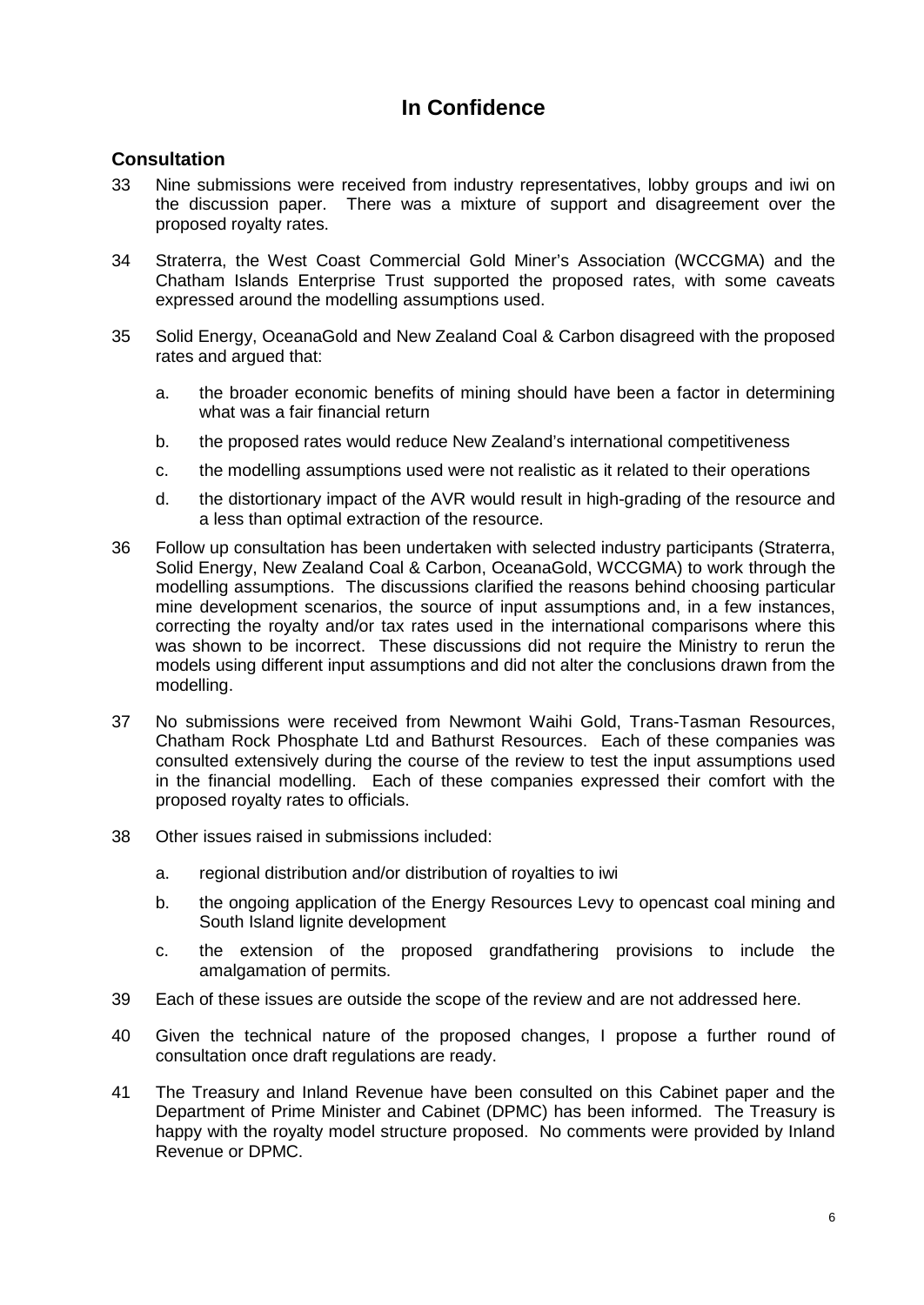#### **Financial Implications**

- 42 The proposed changes to mineral royalty rates would only apply to future mines. Existing permit holders would continue to see the royalty rates that applied to them at the time of their initial permit grandfathered through subsequent permits. This provides the investment certainty explorers require throughout a project's life.
- 43 An estimate of the implications of the proposed changes for future royalty take can be calculated using mid-range assumptions for future mine developments. The NPV of additional royalty revenue to the Crown relative to the status quo is \$194 million<sup>[7](#page-1-2)</sup>, or an increase of around 50%. This additional royalty take, expressed as a net present value is split as follows:
	- a. \$36 million for a one million tonne per annum high coking coal mine (similar in size to a new Stockton mine);
	- b. \$18 million for a one million tonne per annum hard rock gold mine (similar in size to a new Waihi mine);
	- c. \$17 million for a one million tonne per annum PGE mine;
	- d. \$43 million for a ten million tonne per annum ironsand development (approximately five times current production levels and similar in size to what Trans-Tasman Resources is proposing);
	- e. \$34 million for a 1.5 million tonne per annum phosphate development (a development modelled on Chatham Rock Phophate Ltd's plans); and
	- f. \$47 million for a 1.5 million tonne per annum seafloor massive sulphide development (a development modelled on plans by Neptune and Nautilus in the Kermadecs).
- 44 Aggregating the more conservative P[9](#page-6-1)0 $^8$  $^8$  and more optimistic P10 $^9$  outputs across each of the base case scenarios modelled results in an additional net present value to the Crown relative to the status quo of \$105 million and \$419 million respectively.

#### **Human Rights**

-

45 There are no human rights implications with the proposals in this paper.

### **Legislative Implications**

46 On 3 September 2012 Cabinet agreed that royalty provisions for petroleum and minerals should be made into regulations (currently they are in minerals programmes) [CBC Min (12) 6/7)]. Accordingly, the new royalty regime for minerals will be incorporated into regulations to come into effect at the same time as the Crown Minerals (Permitting and Crown Land) Bill.

### **Regulatory Impact Analysis**

47 The Regulatory Impact Analysis (RIA) requirements apply to the proposal in this paper and a Regulatory Impact Statement (RIS) has been prepared and is attached.

 $7$  Using P50 base case scenarios, a discount rate of 10 percent and a time horizon through to 2040. P50 means there is a probability of 50 percent that the value will be met or exceeded.

<sup>&</sup>lt;sup>8</sup> P90 means there is a probability of 90 percent that the value will be met or exceeded.

<span id="page-6-1"></span><span id="page-6-0"></span> $9$  P10 means there is a probability of 10 percent that the value will be met or exceeded.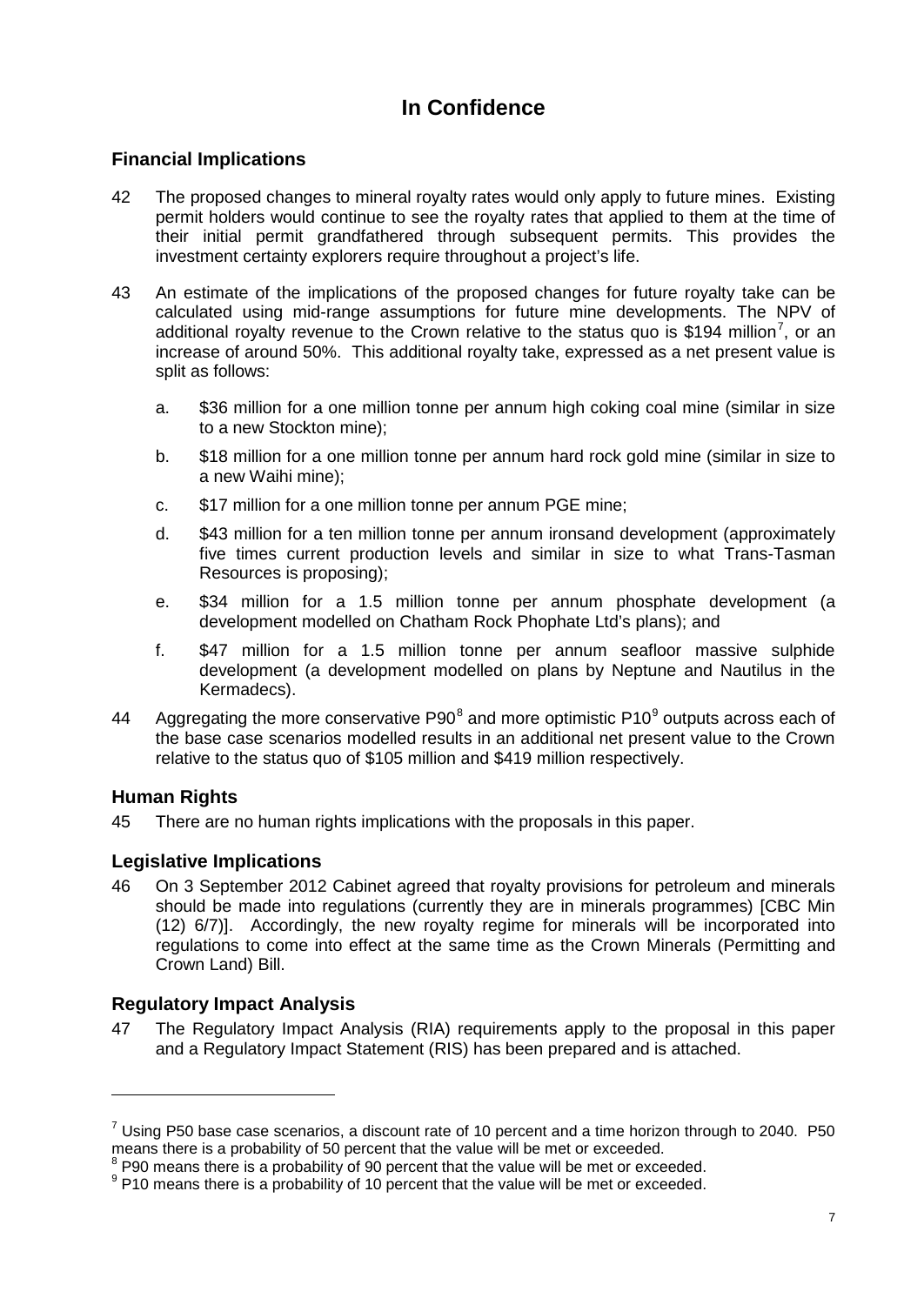#### **Quality of the Impact Analysis**

48 The General Manager, Strategic Policy Branch and the Ministry of Business, Innovation and Employment Regulatory Impact Analysis Review Panel have reviewed the Regulatory Impact Statement (RIS) prepared by the Ministry of Business, Innovation and Employment, and consider that the information and analysis summarised in the RIS meet the criteria necessary for ministers to fairly compare the available policy options and take informed decisions on the proposals in this paper.

#### **Consistency with Government Statement on Regulation**

- 49 I have considered the analysis and advice of my officials, as summarised in the attached Regulatory Impact Statement and I am satisfied that, aside from the risks, uncertainties and caveats already noted in this Cabinet paper, the regulatory proposals recommended in this paper:
	- Are required in the public interest
	- Will deliver the highest net benefits of the practical options available, and
	- Are consistent with our commitments in the Government Statement on Regulation.

#### **Publicity**

50 There will be a high level of interest, particularly from the mining industry, to these proposals. I therefore recommend that the draft regulations be released for a short period of consultation.

#### **Recommendations**

It is recommended that the Committee.

- 1 **Note** that Cabinet agreed to a review of the royalty regime that applies to high-value minerals as part of the release of a discussion paper titled *Review of the Crown Minerals Act 1991 Regime* [CAB Min (12) 5/7].
- 2 **Note** that a discussion document titled *Review of the royalty regime for minerals* was released in October 2012
- 3 **Agree** to direct Parliamentary Council Office to draft regulations that incorporate recommendations 3.1 to 3.6:
	- 3.1 For new coal, offshore and metallic minerals, a hybrid royalty of the higher of a two percent ad valorem royalty or a 10 percent accounting profits royalty. Coal and gold would be subject to the following materiality thresholds before the 10 percent APR would apply:
		- 3.1.1 For coal annual accounting profits of \$5 million
		- 3.1.2 For gold annual accounting profits of \$2 million.
	- 3.2 For underground coal gasification, a hybrid of the higher of a one percent AVR or a 10 percent APR.
	- 3.3 The hybrid royalty that applies to high-value minerals will follow the same method as that set out in the 1996 Minerals Programme for Minerals.
	- 3.4 For low-value minerals, the royalty rates payable according to the table below: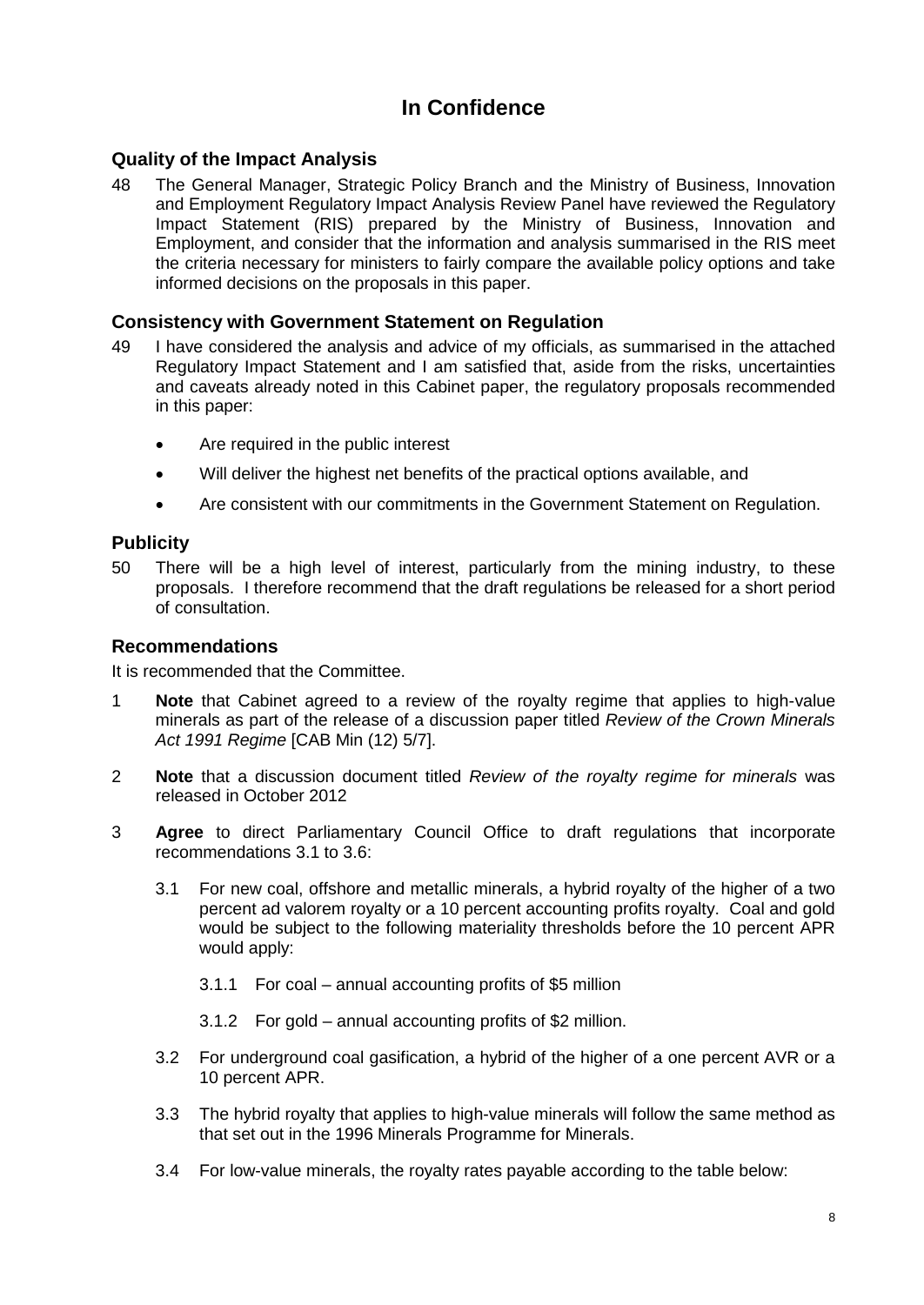| <b>Mineral</b>                                  | Rate per tonne<br>sold (unless<br>otherwise<br>stated)(\$) |  |  |
|-------------------------------------------------|------------------------------------------------------------|--|--|
| Aggregate and construction materials            |                                                            |  |  |
| (including rock, sand, and gravel for roading,  |                                                            |  |  |
| building, fill reclamation, and protection      |                                                            |  |  |
| purposes)                                       | 0.11                                                       |  |  |
| <b>Bentonite</b>                                | 0.92                                                       |  |  |
| Clay for brick and tiles                        | 0.11                                                       |  |  |
| Clay for pottery                                | 0.34                                                       |  |  |
| Decorative/dimension building stone             | 1.72                                                       |  |  |
| Decorative pebbles                              | 0.34                                                       |  |  |
| Diatomite                                       | 1.72                                                       |  |  |
| Dolomite                                        | 0.23                                                       |  |  |
| Limestone for agriculture, cement, and industry | 0.23                                                       |  |  |
| Marl                                            | 0.11                                                       |  |  |
|                                                 | 0.34 per cubic                                             |  |  |
| Peat                                            | metre sold                                                 |  |  |
| Perlite                                         | 0.34                                                       |  |  |
| Pumice                                          | 0.11                                                       |  |  |
| Serpentinite                                    | 0.34                                                       |  |  |
| Silica sand for industry                        | 0.34                                                       |  |  |
| Zeolite                                         | 1.72                                                       |  |  |

- 3.5 For all other minerals, the royalty rate payable is an ad valorem royalty of one percent.
- 3.6 Royalties are payable on those permits or production units where the annual net sales revenues exceed \$200,000.
- 4 **Note** that the proposed new royalty rates would apply to new permits only. For existing permits, licences and privileges, the current royalty rates would continue to apply.
- 5 **Note** that the specified royalty rates for low-value minerals will need to be updated annually to reflect changes to the Producers Price Index.

Hon Simon Bridges **Minister of Energy and Resources**

 $\frac{1}{\sqrt{2\pi}}$  / $\frac{1}{\sqrt{2\pi}}$  / $\frac{1}{\sqrt{2\pi}}$